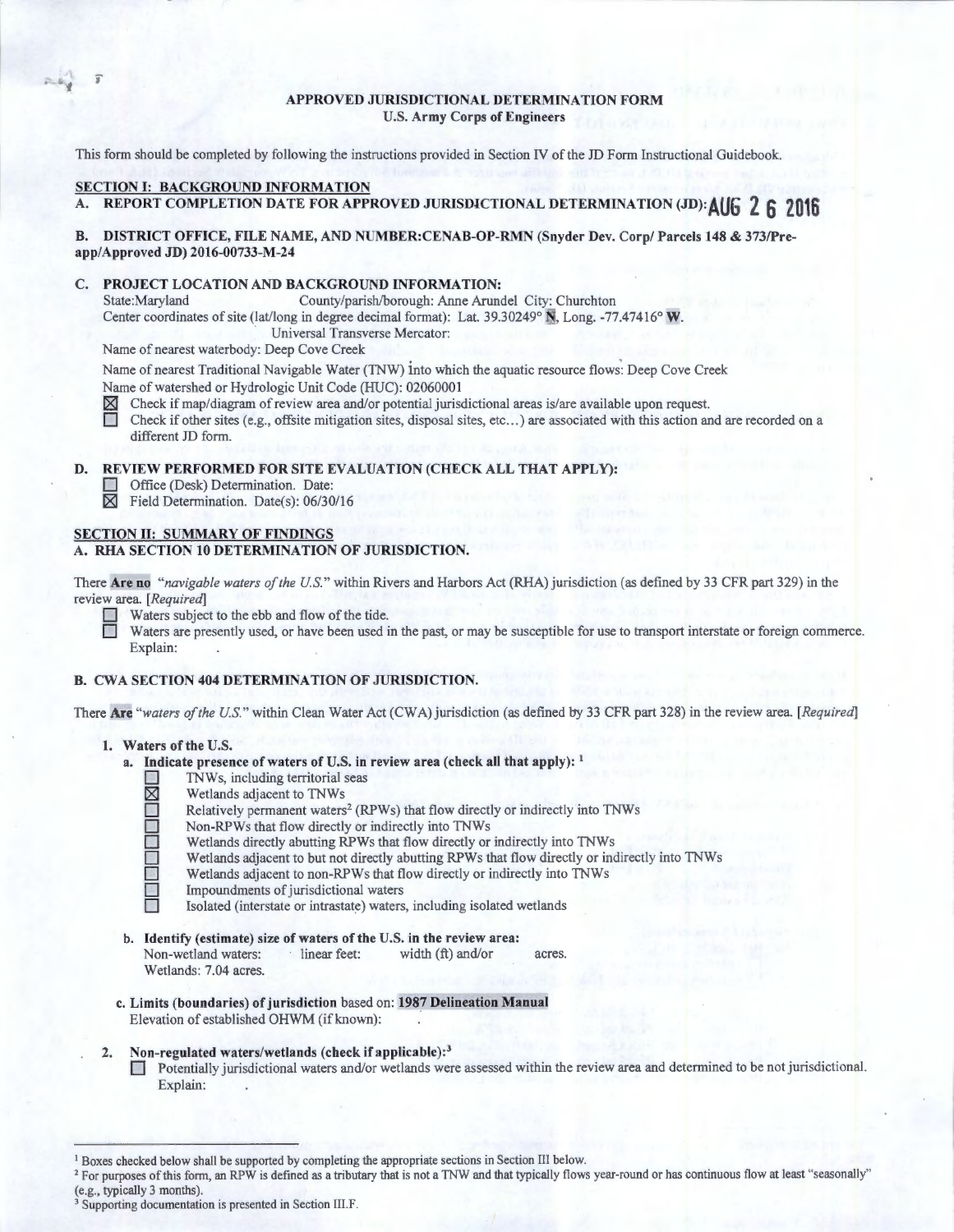#### SECTION III: CWA ANALYSIS

### A. TNWs AND WETLANDS ADJACENT TO TNWs

The agencies will assert jurisdiction over TNWs and wetlands adjacent to TNWs. If the aquatic resource is a TNW, complete Section III.A.I and Section III.D.l. only; if the aquatic resource is a wetland adjacent to a TNW, complete Sections III.A.I and 2 and Section 111.D.l.; otherwise, see Section 111.B below.

I. TNW

Identify TNW:

Summarize rationale supporting determination:

#### 2. Wetland adjacent to TNW

Summarize rationale supporting conclusion that wetland is "adjacent": All non-tidal wetlands on the site drain directly into Deep Cove Creek. Deep Cove Creek is tidal and flows directly into the Chesapeake Bay, which is a traditional navigable water. During the Corps field review of 6/30/16, the nontidal wetlands were observed to be abutting (i.e. touching) the tidal creek. Therefore, these wetlands are adjacent to the TNW.

## B. CHARACTERISTICS OF TRIBUTARY (THAT IS NOT A TNW) AND ITS ADJACENT WETLANDS (IF ANY):

This section summarizes information regarding characteristics of the tributary and its adjacent wetlands, if any, and it helps determine whether or not the standards for jurisdiction established under *Rapanos* have been met.

The agencies will assert jurisdiction over non-navigable tributaries ofTNWs where the tributaries are "relatively permanent waters" (RPWs), i.e. tributaries that typically flow year-round or have continuous flow at least seasonally (e.g., typically 3 months). A wetland that directly abuts an RPW is also jurisdictional. If the aquatic resource is not a TNW, but has year-round (perennial) flow, skip to Section 111.D.2. If the aquatic resource is a wetland directly abutting a tributary with perennial flow, skip to Section III.D.4.

A wetland that is adjacent to but that does not directly abut an RPW requires a significant nexus evaluation. Corps districts and EPA regions will include in the record any available information that documents the existence of a significant nexus between a relatively permanent tributary that is not perennial (and its adjacent wetlands if any) and a traditional navigable water, even though a significant nexus finding is not required as a matter of law.

If the waterbody<sup>4</sup> is not an RPW, or a wetland directly abutting an RPW, a JD will require additional data to determine if the waterbody has a significant nexus with a TNW. If the tributary has adjacent wetlands, the significant nexus evaluation must consider the tributary in combination with all of its adjacent wetlands. This significant nexus evaluation that combines, for analytical purposes, the tributary and all of its adjacent wetlands is used whether the review area identified in the JD request is the tributary, or its adjacent wetlands, or both. If the JD covers a tributary with adjacent wetlands, complete Section 111.B.I for the tributary, Section 111.B.2 for any onsite wetlands, and Section 111.B.3 for all wetlands adjacent to that tributary, both onsite and offsite. The determination whether a significant nexus exists is determined in Section 111.C below.

I. Characteristics of non-TNWs that flow directly or indirectly into TNW

- (i) General Area Conditions:
	- Watershed size: Pick List Drainage area: Pick List Average annual rainfall: inches Average annual snowfall: inches
- (ii) Physical Characteristics:
	- (a) Relationship with TNW:  $\Box$  Tributary flows directly into TNW.

D Tributary flows through Pick List tributaries before entering TNW.

Project waters are Pick List river miles from TNW. Project waters are Pick List river miles from RPW. Project waters are Pick List aerial (straight) miles from TNW. Project waters are Pick List aerial (straight) miles from RPW. Project waters cross or serve as state boundaries. Explain:

<sup>4</sup> Note that the Instructional Guidebook contains additional information regarding swales, ditches, washes, and erosional features generally and in the arid West.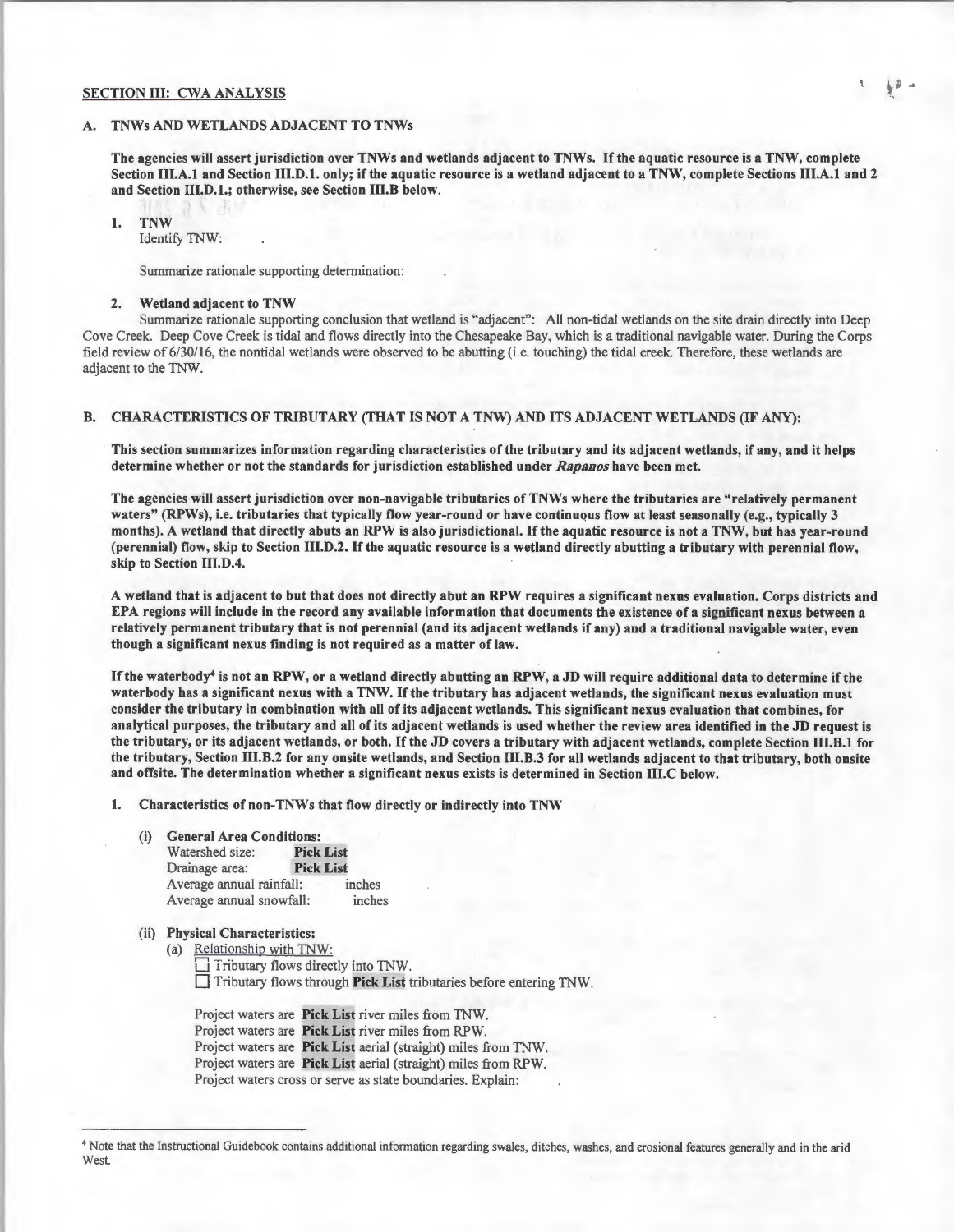<sup>2</sup>  $\frac{1}{2}$  *i* Identify flow route to TNW<sup>5</sup>:<br>Tributary stream order, if known:

|     | Tributary is:<br>Natural<br>Artificial (man-made). Explain:<br>Manipulated (man-altered). Explain:                                                                                                                                                                                                                                                                                                                                                                                                                                                                                                                                             |  |  |  |  |  |
|-----|------------------------------------------------------------------------------------------------------------------------------------------------------------------------------------------------------------------------------------------------------------------------------------------------------------------------------------------------------------------------------------------------------------------------------------------------------------------------------------------------------------------------------------------------------------------------------------------------------------------------------------------------|--|--|--|--|--|
|     | Tributary properties with respect to top of bank (estimate):<br>Average width:<br>feet<br>Average depth:<br>feet<br>Average side slopes: Pick List.                                                                                                                                                                                                                                                                                                                                                                                                                                                                                            |  |  |  |  |  |
|     | Primary tributary substrate composition (check all that apply):<br><b>Silts</b><br>$\Box$ Sands<br>Concrete<br>Cobbles<br>Gravel<br>Muck<br>Bedrock<br>Vegetation. Type/% cover:<br>Other. Explain:                                                                                                                                                                                                                                                                                                                                                                                                                                            |  |  |  |  |  |
|     | Tributary condition/stability [e.g., highly eroding, sloughing banks]. Explain:<br>Presence of run/riffle/pool complexes. Explain:<br>Tributary geometry: The state<br>Tributary gradient (approximate average slope):<br>$\%$                                                                                                                                                                                                                                                                                                                                                                                                                 |  |  |  |  |  |
| (c) | Flow:<br>Tributary provides for: Pick List<br>Estimate average number of flow events in review area/year: Pick List<br>Describe flow regime:<br>Other information on duration and volume:                                                                                                                                                                                                                                                                                                                                                                                                                                                      |  |  |  |  |  |
|     | Surface flow is: Pick List. Characteristics:<br>Subsurface flow: Pick List. Explain findings:<br>Dye (or other) test performed:                                                                                                                                                                                                                                                                                                                                                                                                                                                                                                                |  |  |  |  |  |
|     | Tributary has (check all that apply):<br>Bed and banks<br>OHWM <sup>6</sup> (check all indicators that apply):<br>clear, natural line impressed on the bank<br>the presence of litter and debris<br>changes in the character of soil<br>destruction of terrestrial vegetation<br>$\Box$ shelving<br>the presence of wrack line<br>vegetation matted down, bent, or absent<br>sediment sorting<br>leaf litter disturbed or washed away<br>scour<br>sediment deposition<br>multiple observed or predicted flow events<br>water staining<br>abrupt change in plant community<br>$\Box$ other (list):<br>Discontinuous OHWM. <sup>7</sup> Explain: |  |  |  |  |  |
|     | If factors other than the OHWM were used to determine lateral extent of CWA jurisdiction (check all that apply):<br>High Tide Line indicated by:<br>Mean High Water Mark indicated by:<br>$\Box$ oil or scum line along shore objects<br>survey to available datum;<br>$\Box$ fine shell or debris deposits (foreshore)<br>physical markings;<br>physical markings/characteristics<br>vegetation lines/changes in vegetation types.<br>tidal gauges<br>other (list):                                                                                                                                                                           |  |  |  |  |  |

Identify specific pollutants, if known:

<sup>&</sup>lt;sup>5</sup> Flow route can be described by identifying, e.g., tributary a, which flows through the review area, to flow into tributary b, which then flows into TNW.<br><sup>6</sup>A natural or man-made discontinuity in the OHWM does not neces the OHWM has been removed by development or agricultural practices). Where there is a break in the OHWM that is unrelated to the waterbody's flow regime (e.g., flow over a rock outcrop or through a culvert), the agencies will look for indicators of flow above and below the break. 7Ibid.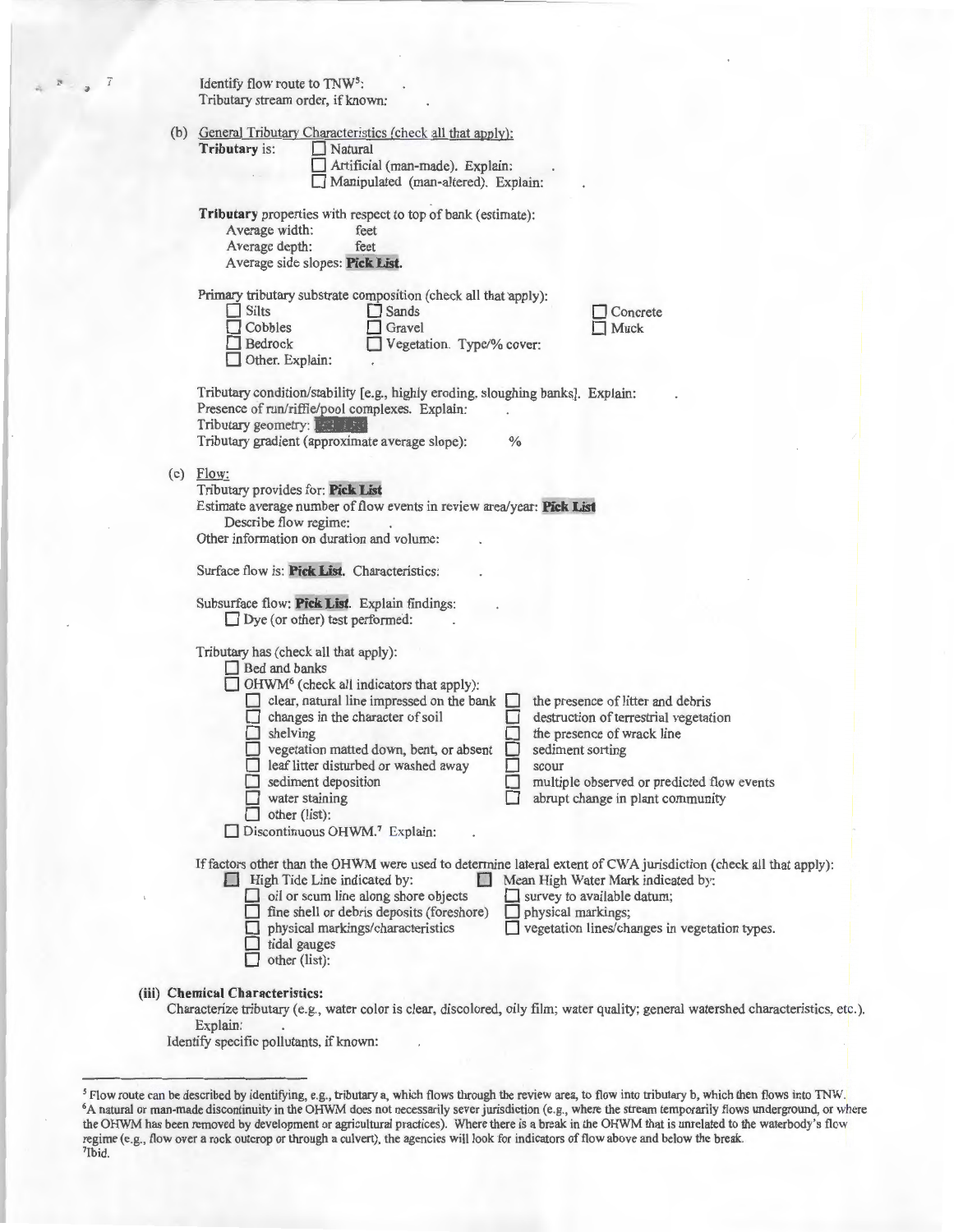#### (iv) Biological Characteristics. Channel supports (check all that apply):

- Riparian corridor. Characteristics (type, average width):
- $\Box$  Wetland fringe. Characteristics:<br> $\Box$  Habitat for:
	- Habitat for:
		- D Federally Listed species. Explain findings:
		- Fish/spawn areas. Explain findings:
		- $\Box$  Other environmentally-sensitive species. Explain findings:
		- D Aquatic/wildlife diversity. Explain findings:
- 2. Characteristics of wetlands adjacent to non-TNW that flow directly or indirectly into TNW

# (i) Physical Characteristics:

- (a) General Wetland Characteristics: Properties: Wetland size: acres Wetland type. Explain: The contract of the contract of the contract of the contract of the contract of the contract of the contract of the contract of the contract of the contract of the contract of the contract of the con Wetland quality. Explain: The contract of the contract of the contract of the contract of the contract of the contract of the contract of the contract of the contract of the contract of the contract of the contract of the Project wetlands cross or serve as state boundaries. Explain:
- (b) General Flow Relationship with Non-TNW: Flow is: Pick List. Explain: The Contract of the Contract of the Contract of the Contract of the Contract of the Contract of the Contract of the Contract of the Contract of the Contract of the Contract of the Contract of t

Surface flow is: Pick Lis Characteristics:

Subsurface flow: Pick List. Explain findings: Dye (or other) test performed:

- (c) Wetland Adjacency Determination with Non-TNW:
	- $\Box$  Directly abutting
	- $\Box$  Not directly abutting
		- Discrete wetland hydrologic connection. Explain:
		- **DECOLOGICAL CONNECTED ECOLOGICAL CONNECTED**
		- Separated by berm/barrier. Explain:

# (d) Proximitv (Relationship) to TNW

Project wetlands are Pick List river miles from TNW. Project waters are Pick List aerial (straight) miles from TNW. Flow is from: Pick List. Estimate approximate location of wetland as within the Pick List floodplain.

(ii) Chemical Characteristics:

Characterize wetland system (e.g., water color is clear, brown, oil film on surface; water quality; general watershed characteristics; etc.). Explain:

Identify specific pollutants, if known:

# (iii) Biological Characteristics. Wetland supports (check all that apply):

- Riparian buffer. Characteristics (type, average width):
- Vegetation type/percent cover. Explain:
- $\Box$  Habitat for:
	- D Federally Listed species. Explain findings:
	- $\Box$  Fish/spawn areas. Explain findings:
	- D Other environmentally-sensitive species. Explain findings:
	- D Aquatic/wildlife diversity. Explain findings:

# 3. Characteristics of all wetlands adjacent to the tributary (if any)

All wetland(s) being considered in the cumulative analysis: Pick List Approximately () acres in total are being considered in the cumulative analysis.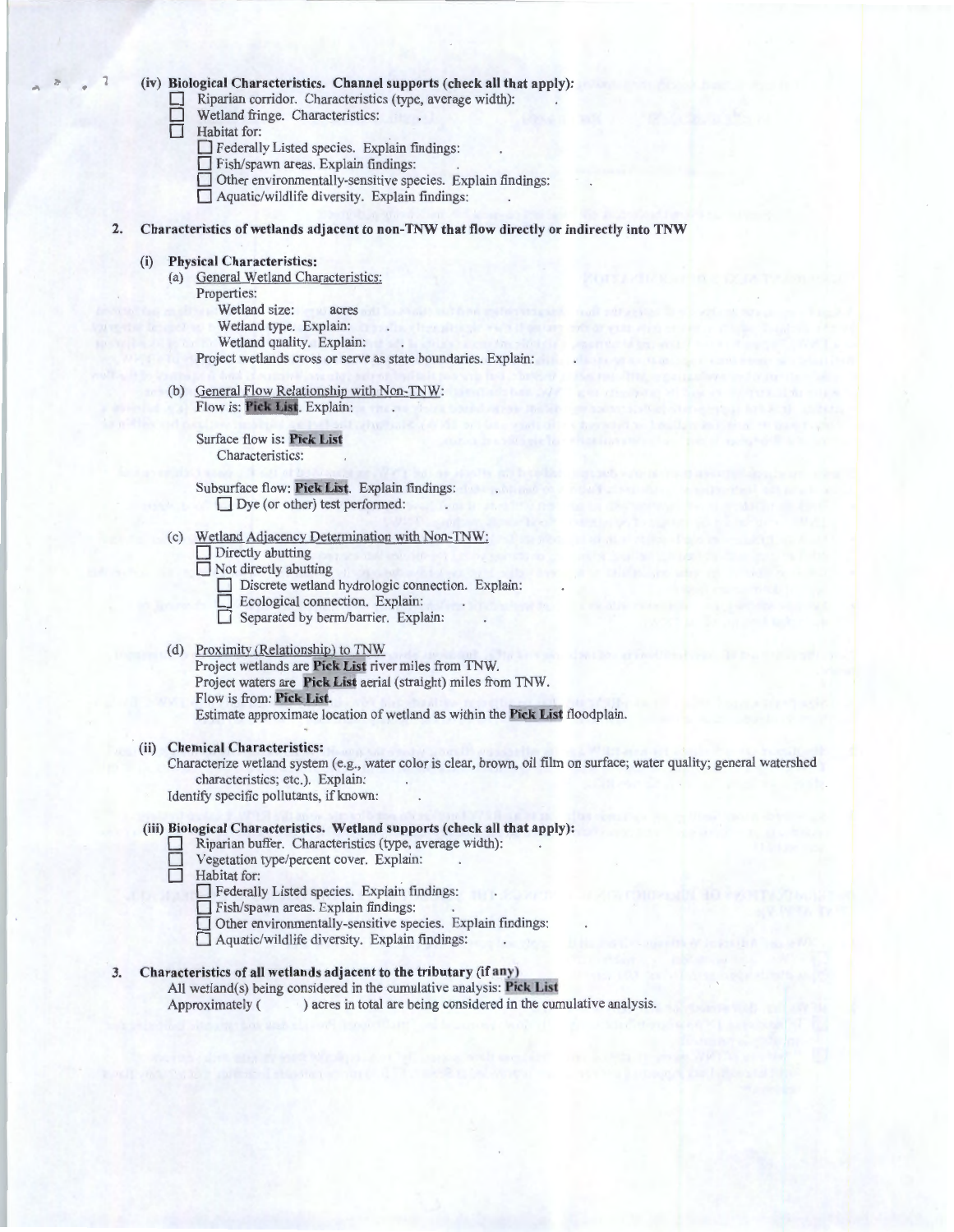For each wetland, specify the following:

Directly abuts? (Y/N) Size (in acres) Directly abuts? (Y/N) Size (in acres)

Summarize overall biological, chemical and physical functions being performed:

## C. SIGNIFICANT NEXUS DETERMINATION

A significant nexus analysis will assess the flow characteristics and functions of the tributary itself and the functions performed by any wetlands adjacent to the tributary to determine if they significantly affect the chemical, physical, and biological integrity of a TNW. For each of the following situations, a significant nexus exists if the tributary, in combination with all of its adjacent wetlands, has more than a speculative or insubstantial effect on the chemical, physical and/or biological integrity of a TNW. Considerations when evaluating significant nexus include, but are not limited to the volume, duration, and frequency of the flow of water in the tributary and its proximity to a TNW, and the functions performed by the tributary and all its adjacent wetlands. It is not appropriate to determine significant nexus based solely on any specific threshold of distance (e.g. between a tributary and its adjacent wetland or between a tributary and the TNW). Similarly, the fact an adjacent wetland lies within or outside of a floodplain is not solely determinative of significant nexus.

Draw connections between the features documented and the effects on the TNW, as identified in the *Rapanos* Guidance and discussed in the Instructional Guidebook. Factors to consider include, for example:

- Does the tributary, in combination with its adjacent wetlands (if any), have the capacity to carry pollutants or flood waters to TNWs, or to reduce the amount of pollutants or flood waters reaching a TNW?
- Does the tributary, in combination with its adjacent wetlands (if any), provide habitat and lifecycle support functions for fish and other species, such as feeding, nesting, spawning, or rearing young for species that are present in the TNW?
- Does the tributary, in combination with its adjacent wetlands (if any), have the capacity to transfer nutrients and organic carbon that support downstream foodwebs?
- Does the tributary, in combination with its adjacent wetlands (if any), have other relationships to the physical, chemical, or biological integrity of the TNW?

#### Note: the above list of considerations is not inclusive and other functions observed or known to occur should be documented below:

- 1. Significant nexus findings for non-RPW that has no adjacent wetlands and flows directly or indirectly into TNWs. Explain findings of presence or absence of significant nexus below, based on the tributary itself, then go to Section III.D:
- 2. Significant nexus findings for non-RPW and its adjacent wetlands, where the non-RPW flows directly or indirectly into TNWs. Explain findings of presence or absence of significant nexus below, based on the tributary in combination with all of its adjacent wetlands, then go to Section III.D:
- 3. Significant nexus findings for wetlands adjacent to an RPW but that do not directly abut the RPW. Explain findings of presence or absence of significant nexus below, based on the tributary in combination with all of its adjacent wetlands, then go to Section III.D:

## D. DETERMINATIONS OF JURISDICTIONAL FINDINGS. THE SUBJECT WATERS/WETLANDS ARE (CHECK ALL THAT APPLY):

- 1. TNWs and Adjacent Wetlands. Check all that apply and provide size estimates in review area:<br>
TNWs: linear feet width (ft), Or, acres. width  $(ft)$ , Or, acres.  $\overline{X}$  Wetlands adjacent to TNWs: 7.04 acres.
- 2. RPWs that flow directly or indirectly into TNWs.
	- D Tributaries ofTNWs where tributaries typically flow year-round are jurisdictional. Provide data and rationale indicating that tributary is perennial:
	- $\Box$  Tributaries of TNW where tributaries have continuous flow "seasonally" (e.g., typically three months each year) are jurisdictional. Data supporting this conclusion is provided at Section III.B. Provide rationale indicating that tributary flows seasonally: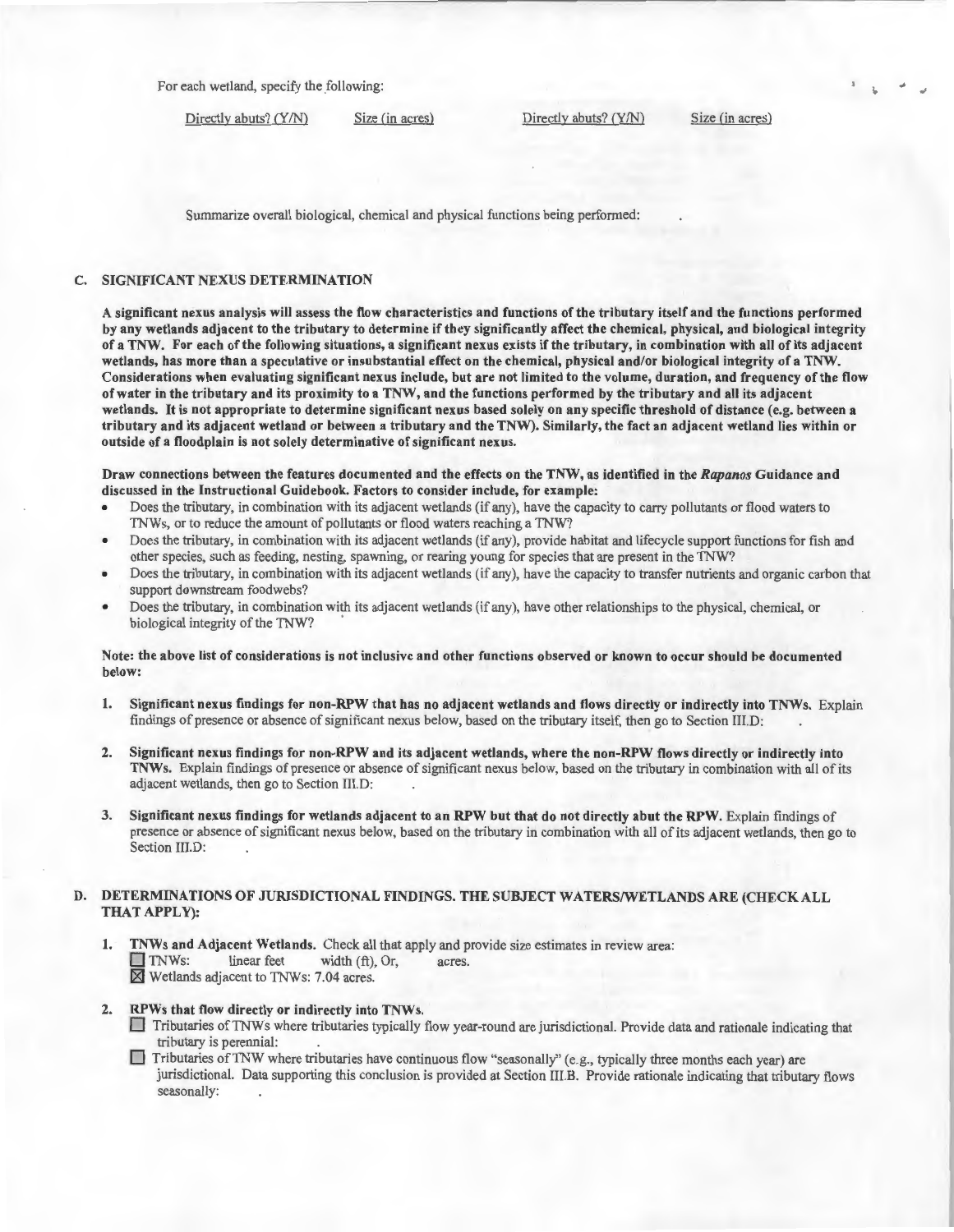|  | <b>TIOAIRE</b> |  |  |
|--|----------------|--|--|
|  | $\Box$ Tribu   |  |  |

stimates for jurisdictional waters in the review area (check all that apply):

 $tary waters:$  linear feet width  $(ft)$ .

- Other non-wetland waters: acres.
	- Identify type(s) of waters:

# 3. Non-RPWs8 'that flow directly or indirectly into TNWs.

D Waterbody that is not a TNW or an RPW, but flows directly or indirectly into a TNW, and it has a significant nexus with a TNW is jurisdictional. Data supporting this conclusion is provided at Section III.C.

Provide estimates for jurisdictional waters within the review area (check all that apply):<br>
Tributary waters: linear feet width  $(ft)$ .

- $\Box$  Tributary waters: linear feet  $\Box$  Other non-wetland waters: acres.
	- Other non-wetland waters:
		- Identify type(s) of waters:

# Wetlands directly abutting an RPW that flow directly or indirectly into TNWs.

**D** Wetlands directly abut RPW and thus are jurisdictional as adjacent wetlands.

- 0 Wetlands directly abutting an RPW where tributaries typically flow year-round. Provide data and rationale indicating that tributary is perennial in Section III.D.2, above. Provide rationale indicating that wetland is directly abutting an RPW:
- Wetlands directly abutting an RPW where tributaries typically flow "seasonally." Provide data indicating that tributary is seasonal in Section Ill.B and rationale in Section III.D.2, above. Provide rationale indicating that wetland is directly abutting an RPW:

Provide acreage estimates for jurisdictional wetlands in the review area: acres.

5. Wetlands adjacent to but not directly abutting an RPW that flow directly or indirectly into TNWs. 0 Wetlands that do not directly abut an RPW, but when considered in combination with the tributary to which they are adjacent and with similarly situated adjacent wetlands, have a significant nexus with a TNW are jurisidictional. Data supporting this conclusion is provided at Section III.C.

Provide acreage estimates for jurisdictional wetlands in the review area: acres.

# 6. Wetlands adjacent to non-RPWs that flow directly or indirectly into TNWs.

0 Wetlands adjacent to such waters, and have when considered in combination with the tributary to which they are adjacent and with similarly situated adjacent wetlands, have a significant nexus with a TNW are jurisdictional. Data supporting this conclusion is provided at Section III.C.

Provide estimates for jurisdictional wetlands in the review area: acres.

# 7. Impoundments of jurisdictional waters. <sup>9</sup>

As a general rule, the impoundment of a jurisdictional tributary remains jurisdictional.

- 
- Demonstrate that impoundment was created from "waters of the U.S.," or<br>Demonstrate that water meets the criteria for one of the categories present Demonstrate that water meets the criteria for one of the categories presented above (1-6), or Demonstrate that water is isolated with a nexus to commerce (see E below).

Demonstrate that water is isolated with a nexus to commerce (see E below).

- which are or could be used by interstate or foreign travelers for recreational or other purposes.
- **Example 19 from which fish or shellfish are or could be taken and sold in interstate or foreign commerce.**<br> **Example 19 for the taken and sold in interstate commerce.**<br> **Example 19 for the taken and sold waters.**<br> **Explai** 
	- which are or could be used for industrial purposes by industries in interstate commerce.
	- Interstate isolated waters. Explain: .
- Other factors. Explain:

### Identify water body and summarize rationale supporting determination:

E. ISOLATED [INTERSTATE OR INTRA-STATE] WATERS, INCLUDING ISOLATED WETLANDS, THE USE, DEGRADATION OR DESTRUCTION OF WHICH COULD AFFECT INTERSTATE COMMERCE, INCLUDING ANY SUCH WATERS (CHECK ALL THAT APPLY):<sup>10</sup>

<sup>&</sup>lt;sup>8</sup>See Footnote #3.

<sup>&</sup>lt;sup>9</sup> To complete the analysis refer to the key in Section III.D.6 of the Instructional Guidebook.<br><sup>10</sup> Prior to asserting or declining CWA jurisdiction based solely on this category, Corps Districts will elevate the action review consistent with the process described in the Corps/EPA *Memorandum Regarding CWA Act Jurisdiction Following Rapanos.*